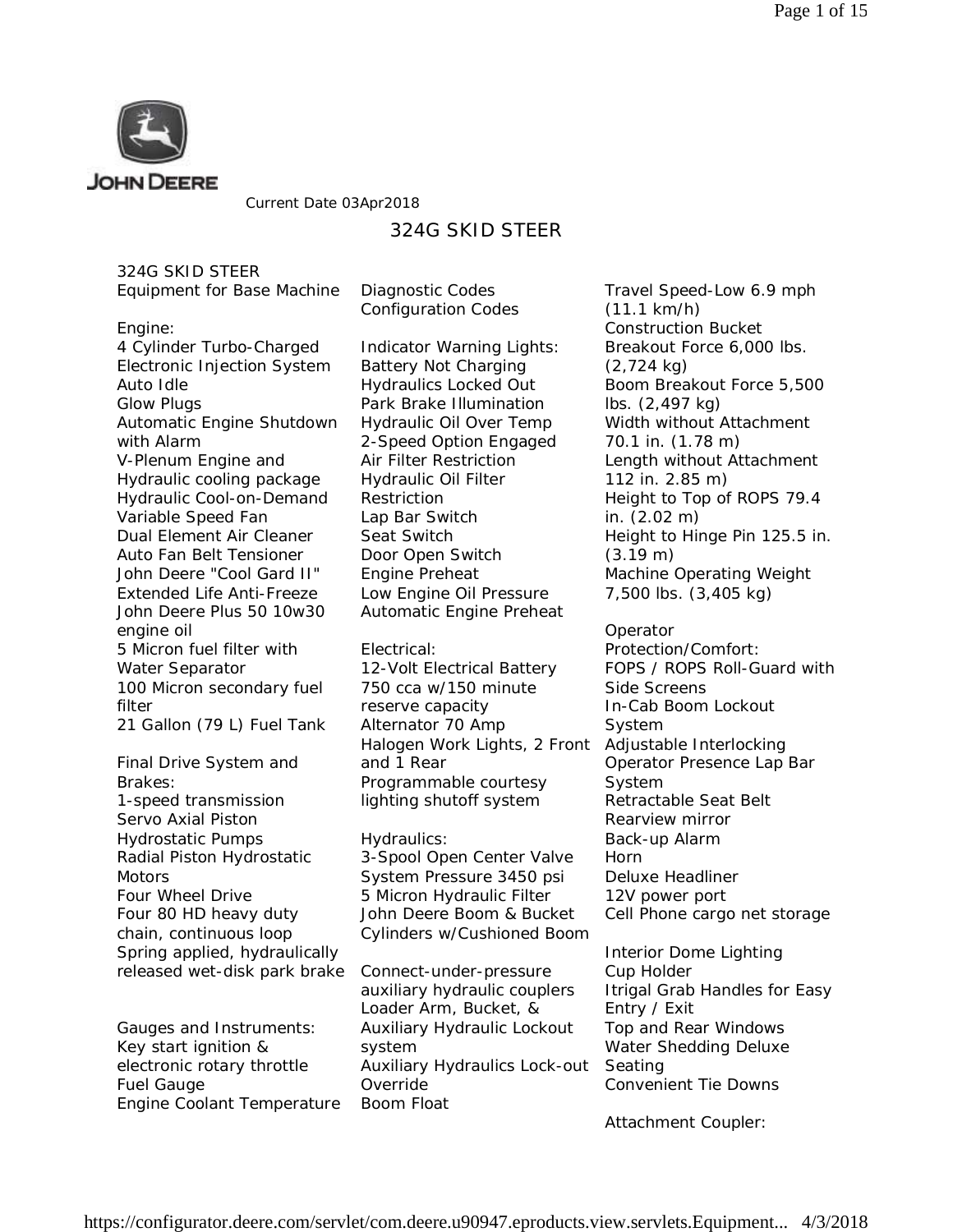| Operator Selectable LCD | Performance Characteristics: | John Deere patented Quik-  |
|-------------------------|------------------------------|----------------------------|
| Digital Readout:        |                              | Tatch system (no grease    |
| Hourmeter               | Gross Horsepower 74 Hp       | required)                  |
| Engine RPM              | $(54.8$ Kw $)$               |                            |
| <b>Battery Voltage</b>  | Rated Operating Capacity     | Warranty:                  |
| Engine Coolant Temp.    | 2,690 lbs. (1,221 kg)        | John Deere 1st Year full   |
| Hydraulic Oil Temp.     | Tipping Load 5,380 lbs.      | machine/Unlimited hours    |
| Job Clock               | $(2,443 \text{ kg})$         | w/2nd year of Powertrain   |
| Service Codes           | Hydraulic Pump Flow 21 gpm   | plus Hydraulics up to 2000 |
|                         | (79 L/m)                     | hours                      |

# **Required** *- You must select one from each category*

#### $\overline{\psi}$ BASE MACHINE

F.O.B. Dubuque, Iowa

| Description     | Code | Price             |
|-----------------|------|-------------------|
| 324G SKID STEER |      | 00COT \$42,143.00 |

## VALUE PACKAGES

PRICE LISTED IS A 10% DISCOUNT FOR OPTIONAL EQUIPMENT-EXCLUDING ENGINES. (Each option's price will be listed on the same line as that option.)

| Description                                                                                                                                                                                                                                                                                                                                                                                                                               | Code | Price         |
|-------------------------------------------------------------------------------------------------------------------------------------------------------------------------------------------------------------------------------------------------------------------------------------------------------------------------------------------------------------------------------------------------------------------------------------------|------|---------------|
| <b>Standard Skid Steer</b>                                                                                                                                                                                                                                                                                                                                                                                                                | 0800 | In Base Price |
| Note: Includes standard equipment.                                                                                                                                                                                                                                                                                                                                                                                                        |      |               |
| Utility Package with Foot Controls                                                                                                                                                                                                                                                                                                                                                                                                        | 0846 | (\$215.00)    |
| Package includes:<br>Foot Controls (0900)<br>Single-Speed (1025)<br>Turbocharged Engine (1301)<br>English Operator's Manual & Decals (1501)<br>No JDLink (1741)<br>12x16.5 10 PR Titan HD2000-III (2070)<br>Standard Hydraulics (3000)<br>2 in. Seat Belt (4000)<br>Manual Quik-Tatch (5000)<br>Canopy - ROPS / FOPS (5200)<br>Standard Lighting Package (5500)<br>Mechanical Suspension Seat (Vinyl) (6001)<br>Standard Fan Drive (6500) |      |               |
| Deluxe Package                                                                                                                                                                                                                                                                                                                                                                                                                            | 0861 | (\$861.00)    |
| CANOPY PACKAGE WITH 2 SPEED AND E-H (ISO PATTERN)<br><b>JOYSTICKS</b><br>Package includes:<br>E-H (ISO Pattern) Joystick Controls (0950)<br>Two-Speed (1050)<br>Turbocharged Engine (1301)<br>English Operator's Manual & Decals (1501)<br>No JDLink (1741)<br>12x16.5 10 PR Titan HD2000-III (2070)<br>Standard Hydraulics and Hydraulic Self-Leveling Up (3001)                                                                         |      |               |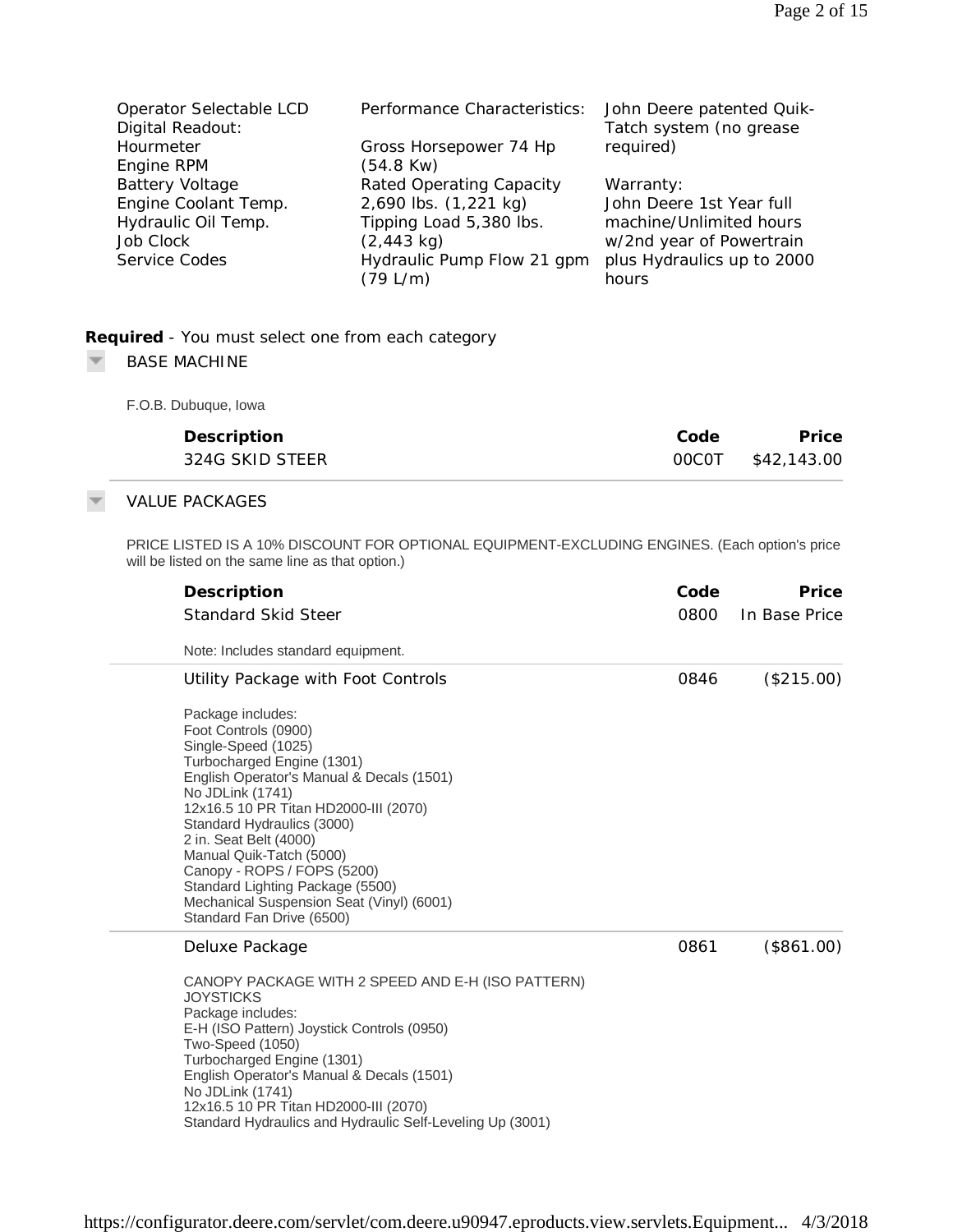2-Inch Seat Belt (4000) Power Quik-Tatch (5001) Canopy - ROPS / FOPS (5200) Standard Lighting Package (5500) Vinyl, Air-Ride Seat (6003) Standard Fan Drive (6500) Foot Rest with Floormat (8380) Keyless Start (Sealed Switch Module) (8395)

#### DELUXE CAB PACKAGE WITH AC, HEAT, DEFROST, E-H (ISO OR H PATTERN SWITCHABLE), AND PERFORMANCE PACKAGE 0871 (\$1,853.00)

Package includes: ISO-H Switchable Controls and EH Joystick Performance Package (0953) Two-Speed (1050) Turbocharged Engine (1301) English Operator's Manual & Decals (1501) No JDLink (1741) 12x16.5 10 PR Titan HD2000-III (2070) Standard Hydraulics, Hydraulic Self-Leveling Up and Ride Control (3004) 3 in. Seat Belt with Shoulder Harness (4003) Power Quik-Tatch (5001) Cab Enclosure with Heat, Defrost, & Air Conditioning (5204) Deluxe Lighting Package (5550) Air Suspension Seat (Cloth with Heat) (6006) Reversing Fan Drive (6501) Rear View Camera (8042) Radio, AM/FM with Bluetooth (8342) Foot Rest with Floormat (8380) Keyless Start (Sealed Switch Module) (8395)

#### Deluxe Package

0867 (\$1,392.00)

CAB PACKAGE WITH AC, HEAT/DEFROST WITH E-H (ISO PATTERN) **JOYSTICKS** Package includes: E-H (ISO Pattern) Joystick Controls (0950) Two-Speed (1050) Turbocharged Engine (1301) English Operator's Manual & Decals (1501) No JDLink (1741) 12x16.5 10 PR Titan HD2000-III (2070) Standard Hydraulics and Hydraulic Self-Leveling Up (3001) 2-Inch Seat Belt (4003) Power Quik-Tatch (5001) Canopy - ROPS / FOPS (5204) Standard Lighting Package (5500) Vinyl, Air-Ride Seat (6003) Standard Fan Drive (6500) Radio, AM/FM with Bluetooth (8342) Keyless Start (Sealed Switch Module) (8395)

IT4 Deluxe Cab Package with AC, Heat, Defrost, E-H (ISO or H Pattern Switchable) and Performance Package 0888 (\$1,956.00)

Package includes: ISO-H Switchable Controls and EH Joystick Performance Package (0953) Two-Speed (1050) Turbocharged Engine (1310) English Operator's Manual & Decals for Canada (1502) No JDLink (1741) 12x16.5 10 PR Titan HD2000-III (2070) Standard Hydraulics, Hydraulic Self-Leveling Up and Ride Control (3004) 3 in. Seat Belt with Shoulder Harness (4003) Power Quik-Tatch (5001)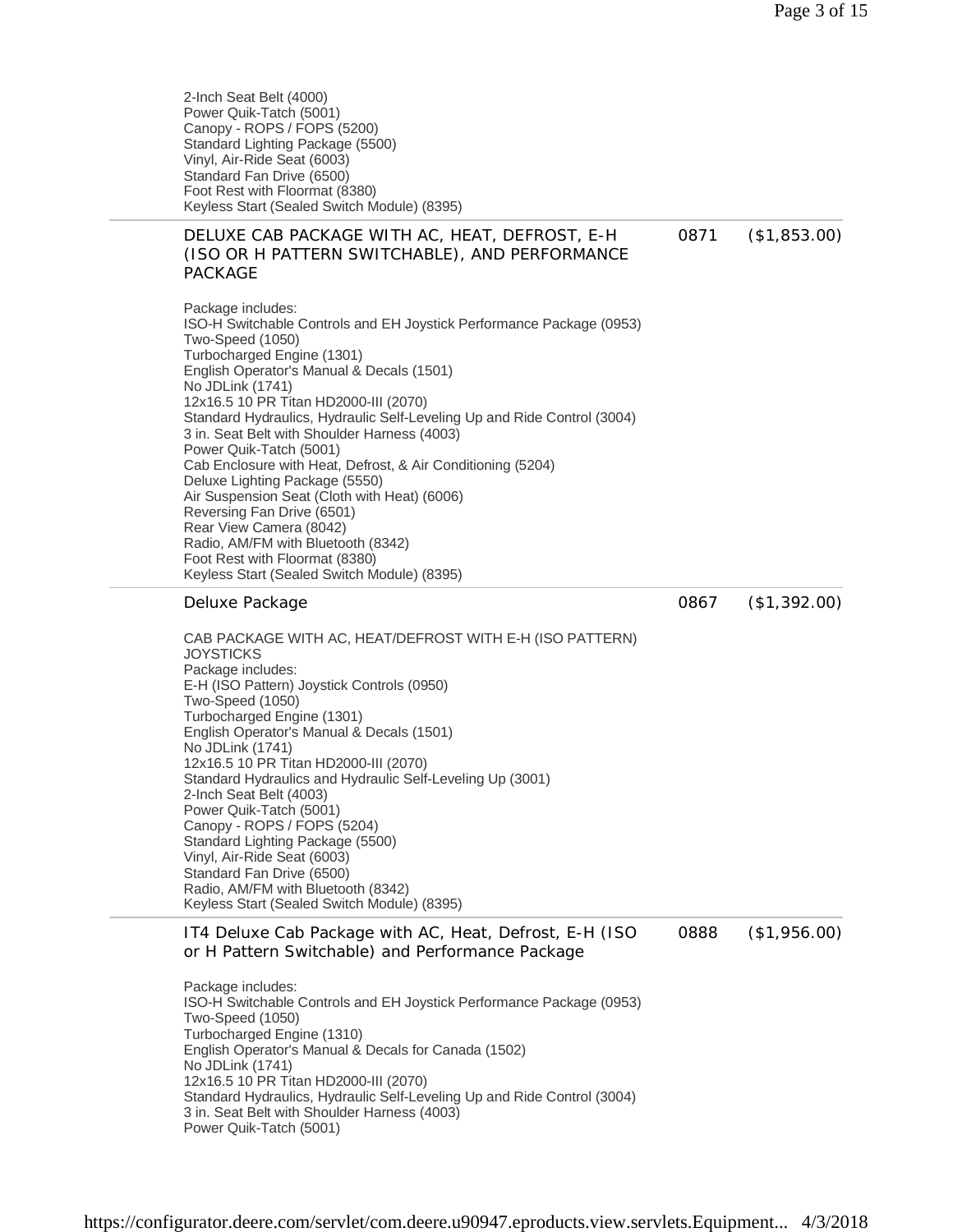Cab Enclosure with Heat, Defrost, & Air Conditioning (5204) Deluxe Lighting Package (5550) Air Suspension Seat (Cloth with Heat) (6006) Standard Fan Drive (6500) Rear View Camera (8042) Cold Start Package (8050) Chrome Exhaust (8225) Radio, AM/FM with Bluetooth (8342) Foot Rest with Floormat (8380) Keyless Start (Sealed Switch Module) (8395) 72 in. Construction Bucket (17.8 cu. ft.) with Edge (9041)

IT4 Deluxe Cab Package with AC, Heat, Defrost, High Flow Hydraulics, E-H (ISO or H Pattern Switchable) and Performance P 0889 (\$2,220.00)

Package includes: ISO-H Switchable Controls and EH Joystick Performance Package (0953) Two-Speed (1050) Turbocharged Engine (1310) English Operator's Manual & Decals for Canada (1502) No JDLink (1741) 12x16.5 10 PR Titan HD2000-III (2070) High Flow Hydraulics, Hydraulic Self-Leveling, and Ride Control (3005) 3 in. Seat Belt with Shoulder Harness (4003) Power Quik-Tatch (5001) Cab Enclosure with Heat, Defrost, & Air Conditioning (5204) Deluxe Lighting Package (5550) Air Suspension Seat (Cloth with Heat) (6006) Reversing Fan Drive (6501) Rear View Camera (8042) Cold Start Package (8050) Chrome Exhaust (8225) Radio, AM/FM with Bluetooth (8342) Foot Rest with Floormat (8380) Keyless Start (Sealed Switch Module) (8395) 72 in. Construction Bucket (17.8 cu. ft.) with Edge (9041)

#### ENGINE

| Description           | Code | Price      |
|-----------------------|------|------------|
| Engine - Turbocharged | 1301 | \$2,613.00 |

Required for the United States. Not available for export to markets without ultra-low sulfur fuel. This engine is certified to FT4 EPA emission standards.

Yamnar 4TNV98CT 3.3L 4 Cylinder Turbo-Charged 74 Gross hp (54.8 kW) 70 Net hp (52.5 kW)

# ENGINE FAN

| Description          | Code | Price         |
|----------------------|------|---------------|
| Standard Fan Drive   | 6500 | In Base Price |
| Reversing Fan Drive  | 6501 | \$830.00      |
| CANOPY OR CAB        |      |               |
| Description          | Code | Price         |
| Canopy - ROPS / FOPS | 5200 | In Base Price |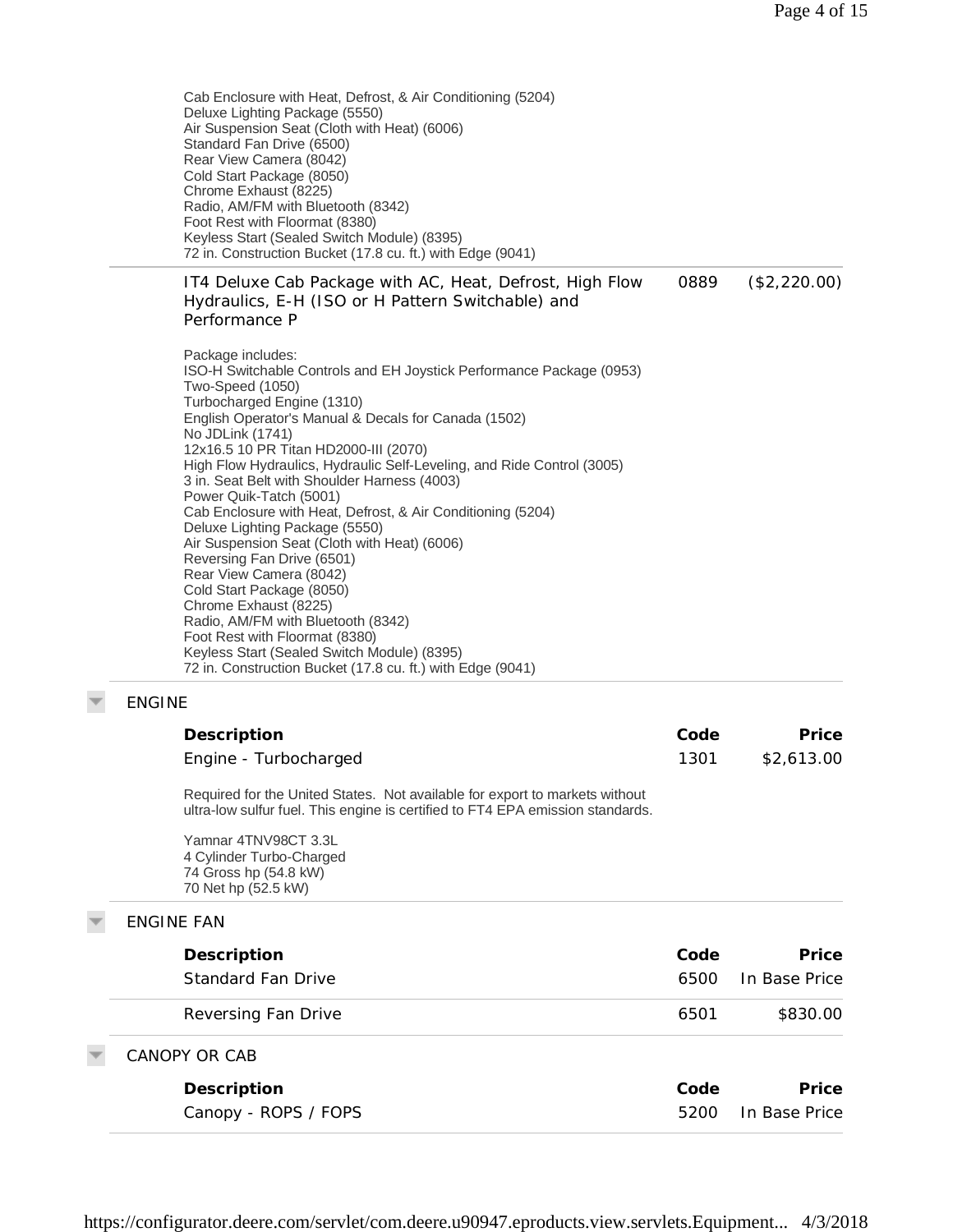|                  | Cab Enclosure with Air-Conditioning, Heat and Defrost                                                                                                                    | 5204 | \$4,473.00    |
|------------------|--------------------------------------------------------------------------------------------------------------------------------------------------------------------------|------|---------------|
|                  | Glass Front Door w/ Wiper and Glass Slide Windows. Requires 2-inch Seat<br>Belt with Shoulder Harness (4001) or 3-inch Seat Belt with Shoulder<br>Harness (4003).        |      |               |
|                  | Cab Enclosure with Air-Conditioning, Heat, Defrost, and<br>Severe Duty Door                                                                                              | 5205 | \$6,672.00    |
|                  | Polycarbonate Front Door w/ Wiper and Glass Side Windows.<br>Requires 2-inch Seat Belt with Shoulder Harness (4001) or 3-inch Seat Belt<br>with Shoulder Harness (4003). |      |               |
| <b>SEAT</b>      |                                                                                                                                                                          |      |               |
|                  | Description                                                                                                                                                              | Code | Price         |
|                  | Mechanical Suspension Seat (Vinyl)                                                                                                                                       | 6001 | In Base Price |
|                  | Air Suspension Seat (Cloth with Heat)                                                                                                                                    | 6006 | \$625.00      |
|                  | For use with Cab 5204.                                                                                                                                                   |      |               |
|                  | Vinyl, Air-Ride Seat                                                                                                                                                     | 6003 | \$452.00      |
| <b>SEAT BELT</b> |                                                                                                                                                                          |      |               |
|                  | Description                                                                                                                                                              | Code | Price         |
|                  | 2-Inch Seat Belt                                                                                                                                                         | 4000 | In Base Price |
|                  | For use with Canopy - ROPS / FOPS (5200)                                                                                                                                 |      |               |
|                  | 2-Inch Seat Belt with Shoulder Harness                                                                                                                                   | 4001 | \$212.00      |
|                  | 3-Inch Seat Belt with Shoulder Harness                                                                                                                                   | 4003 | \$379.00      |
| <b>CONTROLS</b>  |                                                                                                                                                                          |      |               |
|                  | Description                                                                                                                                                              | Code | Price         |
|                  | <b>Foot Controls</b>                                                                                                                                                     | 0900 | In Base Price |
|                  | E-H (ISO Pattern) Joystick Controls                                                                                                                                      | 0950 | \$2,565.00    |
|                  | ISO-H Switchable Controls and EH Joystick Performance<br>Package                                                                                                         | 0953 | \$3,600.00    |
|                  | Includes Switchable Controls between ISO Joystick Control or H-Pattern<br>Joystick control modes.                                                                        |      |               |
|                  | Includes Switchable Accelerator/Decelerator with right side foot pedal when<br>operating in ISO or H-Pattern Joystick Control mode.                                      |      |               |
|                  | EH Joystick Performance Package Features:<br>Selectable propel speeds<br><b>Creeper Mode</b>                                                                             |      |               |
|                  |                                                                                                                                                                          |      |               |

**Description Code Price**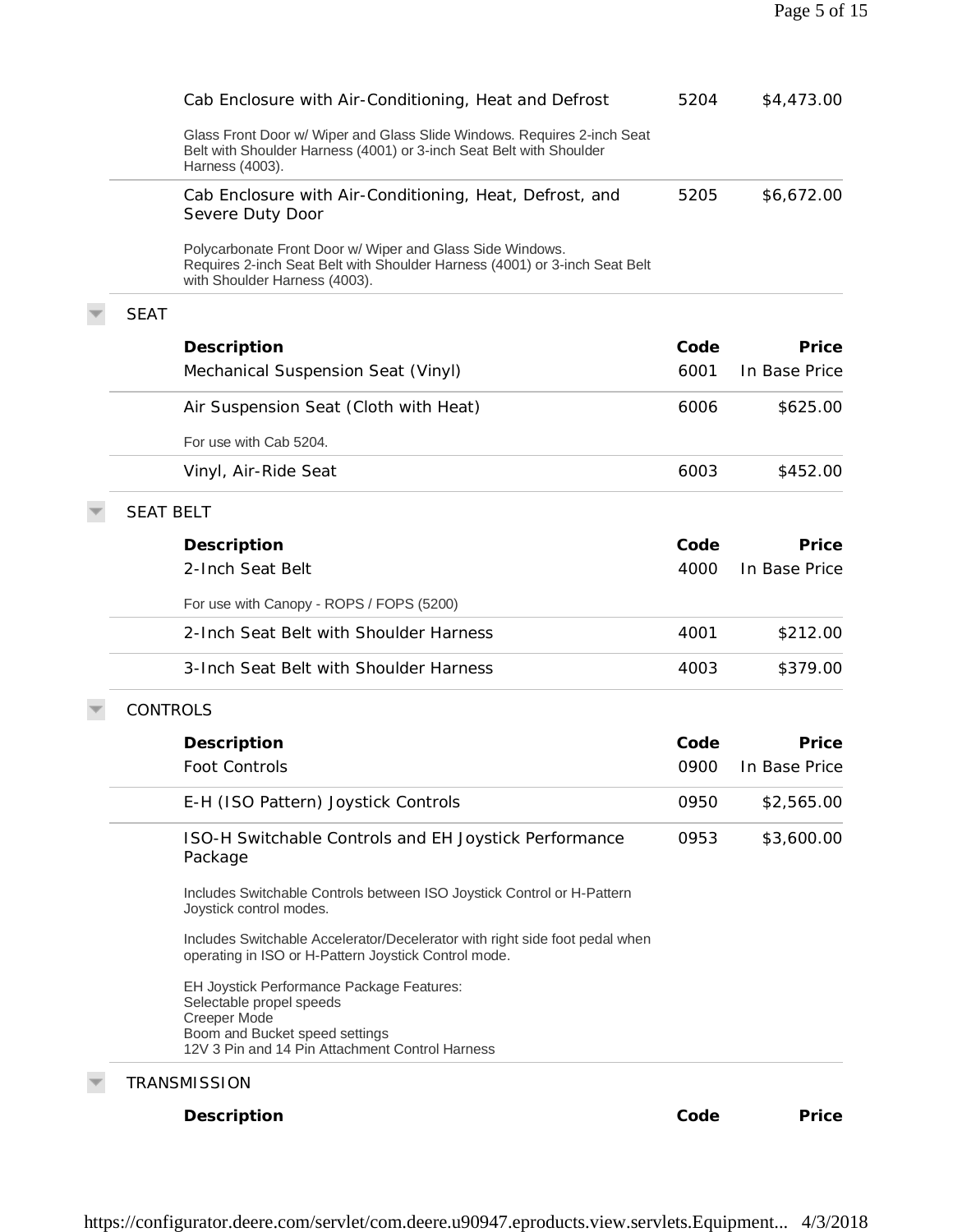| Single-Speed                                                                                                                                                                                          | 1025 | In Base Price |
|-------------------------------------------------------------------------------------------------------------------------------------------------------------------------------------------------------|------|---------------|
| Two-Speed                                                                                                                                                                                             | 1050 | \$1,608.00    |
| <b>HYDRAULICS</b>                                                                                                                                                                                     |      |               |
| Description                                                                                                                                                                                           | Code | Price         |
| <b>Standard Hydraulics</b>                                                                                                                                                                            | 3000 | In Base Price |
| Pump $Flow = 21$ gpm                                                                                                                                                                                  |      |               |
| Standard Hydraulics and Hydraulic Self-Leveling Up                                                                                                                                                    | 3001 | \$575.00      |
| Pump $Flow = 21$ gpm                                                                                                                                                                                  |      |               |
| Standard Hydraulics, Hydraulic Self-Leveling Up and Ride<br>Control                                                                                                                                   | 3004 | \$1,250.00    |
| Pump Flow = $21$ gpm.                                                                                                                                                                                 |      |               |
| <b>High Flow Hydraulics</b>                                                                                                                                                                           | 3002 | \$1,830.00    |
| Pump $Flow = 32gpm$                                                                                                                                                                                   |      |               |
| Includes 1/2 in Auxiliary coupler sizes.                                                                                                                                                              |      |               |
| HIGH FLOW HYDRAULICS, HYDRAULIC SELF-LEVELING,<br>AND RIDE CONTROL                                                                                                                                    | 3005 | \$3,058.00    |
| Pump Flow = 32gpm                                                                                                                                                                                     |      |               |
| Includes 1/2 in Auxiliary coupler sizes.                                                                                                                                                              |      |               |
| OPERATOR'S MANUAL AND DECALS                                                                                                                                                                          |      |               |
| SECURE EXTENDED WARRANTY Commercial, Rental, Governmental, and Severe Duty SECURE Extended<br>Warranty Coverage options are available. For details please consult CWP Pathways or call (563)589-6149. |      |               |
| Description                                                                                                                                                                                           | Code | Price         |
| English Operator's Manual and Decals                                                                                                                                                                  | 1501 | No Charge     |
| For use with FT4 Engine.                                                                                                                                                                              |      |               |
| English Operator's Manual and No Text Decals                                                                                                                                                          | 1503 | No Charge     |
| Not for Canada<br>For use with IT4/Stage IIIB Engine.                                                                                                                                                 |      |               |
| French Operator's Manual and No Text Decals                                                                                                                                                           | 1512 | No Charge     |
| Not for Canada.<br>For use with IT4/Stage IIIB Engine.                                                                                                                                                |      |               |
| Spanish Operator's Manual and Decals                                                                                                                                                                  | 1515 | No Charge     |
| For use with FT4 Engine.                                                                                                                                                                              |      |               |
| Spanish Operator's Manual and No Text Decals                                                                                                                                                          | 1516 | No Charge     |
| Not for Canada.<br>For use with IT4/Stage IIIB Engine.                                                                                                                                                |      |               |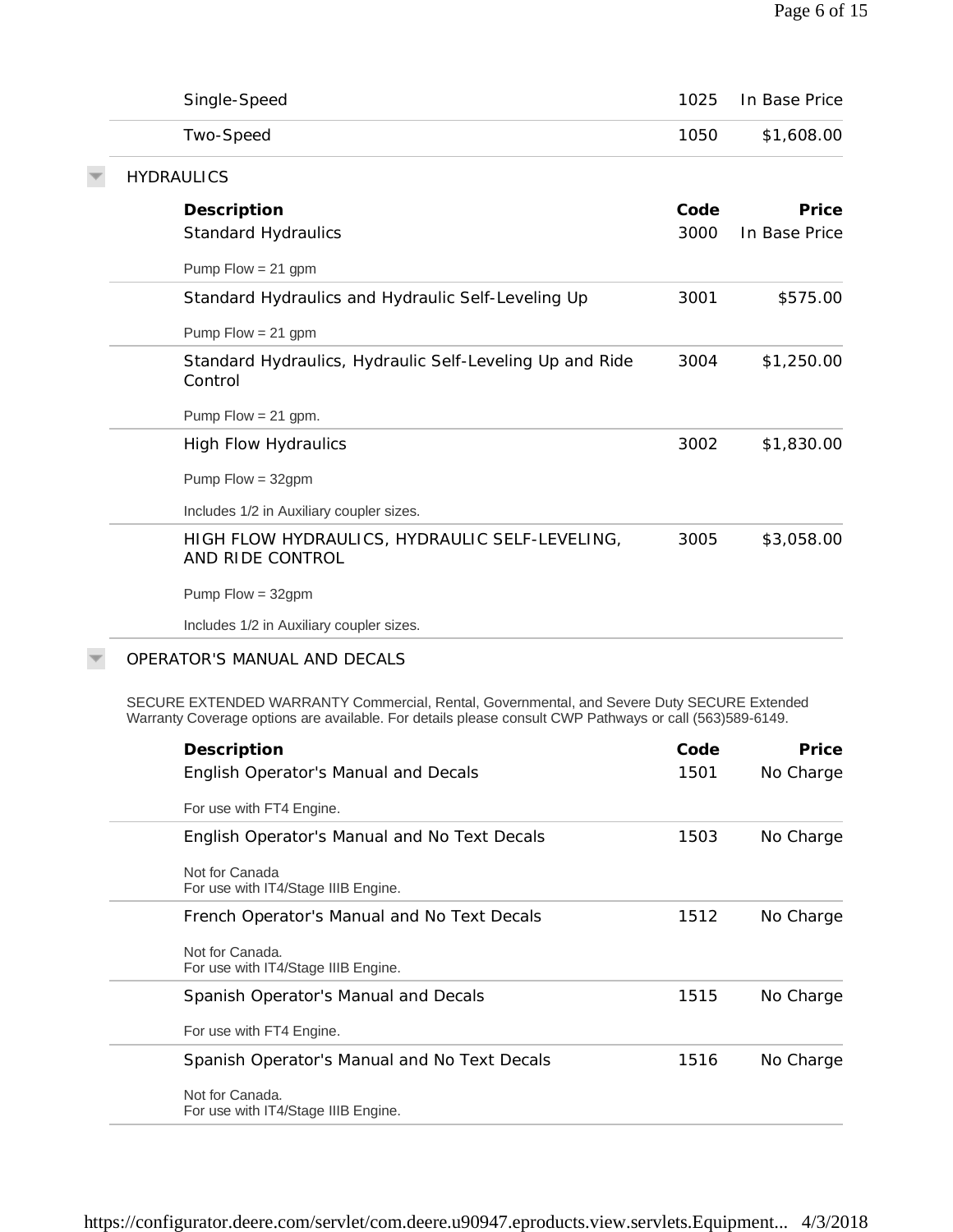|                 | French Operator's Manual and Decals for Canada                                                                                                    | 1511 | No Charge     |
|-----------------|---------------------------------------------------------------------------------------------------------------------------------------------------|------|---------------|
|                 | Canada only.<br>For use with IT4/Stage IIIB Engine.                                                                                               |      |               |
|                 | <b>QUIK-TATCH</b>                                                                                                                                 |      |               |
|                 | Description                                                                                                                                       | Code | Price         |
|                 | Manual Quik-Tatch                                                                                                                                 | 5000 | In Base Price |
|                 | Power Quik-Tatch                                                                                                                                  | 5001 | \$724.00      |
| <b>LIGHTING</b> |                                                                                                                                                   |      |               |
|                 | Description                                                                                                                                       | Code | Price         |
|                 | Standard Lighting Package                                                                                                                         | 5500 | In Base Price |
|                 | Includes 2 front halogen work headlights and rear work light.                                                                                     |      |               |
|                 | Deluxe Lighting Package                                                                                                                           | 5550 | \$900.00      |
|                 | Includes 2 additional CAB mounted side lights and LED light bulbs for all<br>exterior machine lights.                                             |      |               |
|                 | <b>WHEELS AND TIRES</b>                                                                                                                           |      |               |
|                 | Description                                                                                                                                       | Code | Price         |
|                 | 10x16.5 8 PR SKS Extra-Wall                                                                                                                       | 2280 | \$1,321.00    |
|                 | Heavy Duty.                                                                                                                                       |      |               |
|                 | For use primarily in dirt applications.<br>Gives 62.9 in. Skid Steer width at narrow setting.<br>Gives 69.0 in. Skid Steer width at wide setting. |      |               |
|                 | 10x16.5 10 PR Galaxy "Beefy Baby III" HD                                                                                                          | 2040 | \$1,826.00    |
|                 | Gives 62.4 in. Skid Steer width at narrow setting.<br>Gives 68.4 in. Skid Steer width at wide setting.                                            |      |               |
|                 | 10x16.5 10 PR Galaxy Hulk                                                                                                                         | 2430 | \$2,031.00    |
|                 | 10x16.5 Brawler Treaded SolidFlex                                                                                                                 | 2400 | \$3,600.00    |
|                 | Gives 67.4 in. Skid Steer width at wide setting.<br>Not Compatible with Tracks.                                                                   |      |               |
|                 | 12x16.5 10 PR SKS Extra-Wall                                                                                                                      | 2310 | \$1,644.00    |
|                 | Gives 70.0 in. Skid Steer width at narrow setting<br>Gives 73.3 in. Skid Steer width at wide setting                                              |      |               |
|                 | 12x16.5 10 PR Titan HD2000-III                                                                                                                    | 2070 | \$2,147.00    |
|                 | Gives 70.3 in. Skid Steer width at narrow setting<br>Gives 73.2 in. Skid Steer width at wide setting                                              |      |               |
|                 | 12x16.5 Treaded Brawler SolidFlex                                                                                                                 | 2410 | \$4,300.00    |
|                 | Gives 73.3 in. Skid Steer width at wide setting<br>Not Compatible with Tracks                                                                     |      |               |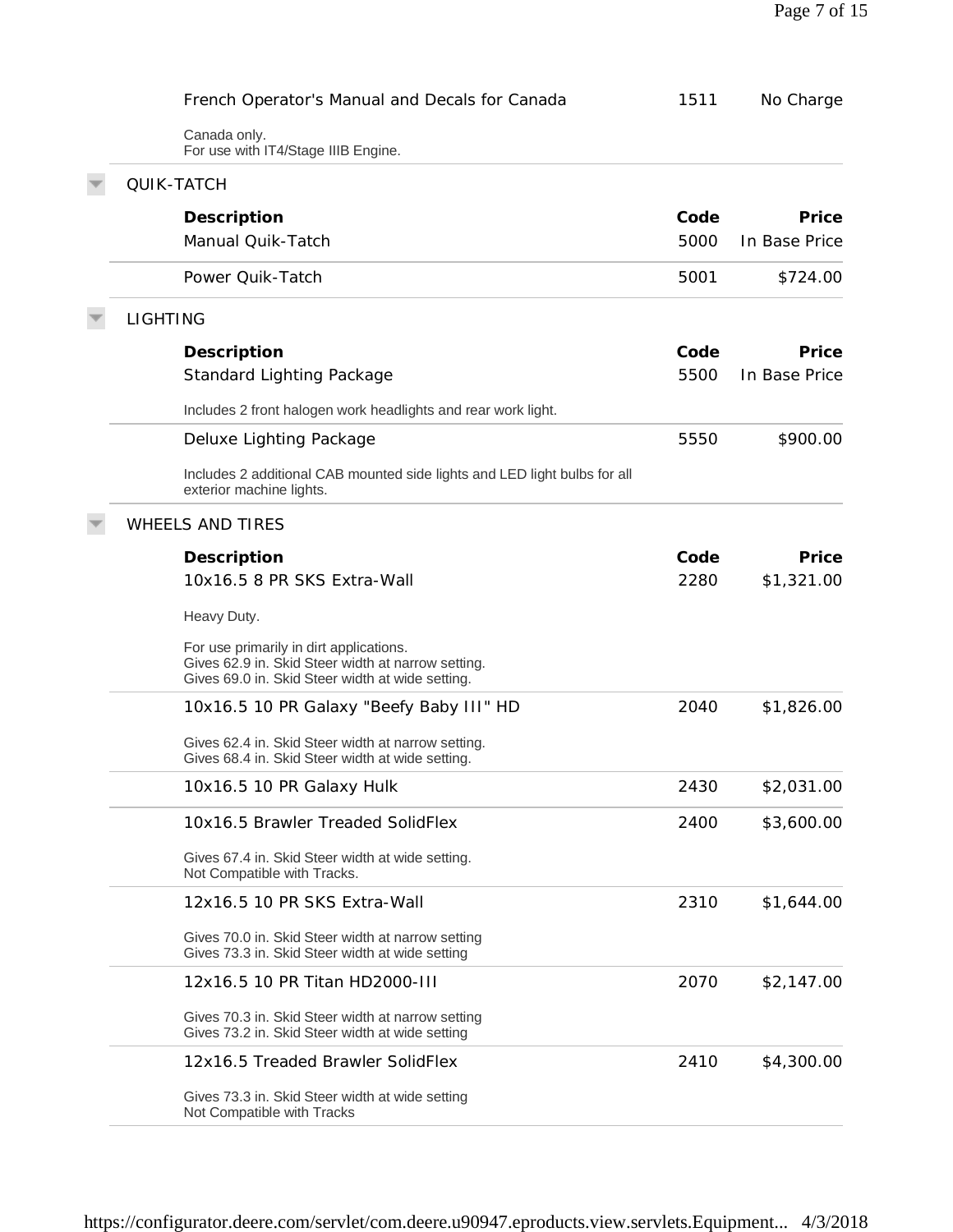| 12x16.5 12 PR Galaxy Hulk                                                                                                                                                                                                                                                                                                                                                                                                 | 2440 | \$2,470.00 |
|---------------------------------------------------------------------------------------------------------------------------------------------------------------------------------------------------------------------------------------------------------------------------------------------------------------------------------------------------------------------------------------------------------------------------|------|------------|
| <b>JDLINK</b>                                                                                                                                                                                                                                                                                                                                                                                                             |      |            |
| Description                                                                                                                                                                                                                                                                                                                                                                                                               | Code | Price      |
| JDLink Ultimate Cellular - 3 Years                                                                                                                                                                                                                                                                                                                                                                                        | 170A | \$1,200.00 |
| Includes JDLink hardware: 4G LTE modular telematics gateway (MTG) with<br>Wi-Fi data transfer and Bluetooth circuitry, JDLink Ultimate activation,<br>integrated cab wiring harness and antenna.                                                                                                                                                                                                                          |      |            |
| JDLink utilizes cellular and satellite technology infrastructure that is outside<br>the control of John Deere. Changes to that infrastructure may require<br>customers to purchase compatible JDLink hardware to restore functionality.                                                                                                                                                                                   |      |            |
| Includes a 3 year subscription. Annual subscription renewal required after 3<br>years for continued functionality. JDLink customer account must be created<br>to access JDLink Ultimate data. Go to www.StellarSupport.com to renew or                                                                                                                                                                                    |      |            |
| update JDLink subscriptions.<br>Use of this service, and all rights and obligations of John Deere and the<br>Customer (as identified in the applicable agreement), are governed by the<br>terms and conditions outlined in the applicable Services and Software<br>agreements available at www.JohnDeere.com/Agreements. If these terms<br>and conditions are not agreeable do not proceed and do not use the<br>service. |      |            |
| Less JDLink                                                                                                                                                                                                                                                                                                                                                                                                               | 1741 | No Charge  |
| Optional - Select as desired<br><b>COLD START PACKAGES</b>                                                                                                                                                                                                                                                                                                                                                                |      |            |
| Description                                                                                                                                                                                                                                                                                                                                                                                                               | Code | Price      |
| Cold Start Package                                                                                                                                                                                                                                                                                                                                                                                                        | 8050 | \$303.00   |
| Includes Heavy Duty 925cca Battery, Hydraulic Bypass, and Block<br>Heater. (110 volt)<br>Includes Hydrau XR Cold Start Oil for Hydraulics.                                                                                                                                                                                                                                                                                |      |            |
| <b>EXHAUST</b>                                                                                                                                                                                                                                                                                                                                                                                                            |      |            |
| Description                                                                                                                                                                                                                                                                                                                                                                                                               | Code | Price      |
| <b>Chrome Exhaust</b>                                                                                                                                                                                                                                                                                                                                                                                                     | 8225 | \$328.00   |
| AIR PRE-CLEANER                                                                                                                                                                                                                                                                                                                                                                                                           |      |            |
| Description                                                                                                                                                                                                                                                                                                                                                                                                               | Code | Price      |
| Engine Air Precleaner                                                                                                                                                                                                                                                                                                                                                                                                     | 8060 | \$455.00   |
| <b>MIRRORS</b>                                                                                                                                                                                                                                                                                                                                                                                                            |      |            |
| Description                                                                                                                                                                                                                                                                                                                                                                                                               | Code | Price      |
| Mirror (mount on boom)                                                                                                                                                                                                                                                                                                                                                                                                    | 8355 | \$87.00    |
| <b>RADIO</b>                                                                                                                                                                                                                                                                                                                                                                                                              |      |            |
| Description                                                                                                                                                                                                                                                                                                                                                                                                               | Code | Price      |
| Radio, AM/FM with Bluetooth                                                                                                                                                                                                                                                                                                                                                                                               | 8342 | \$600.00   |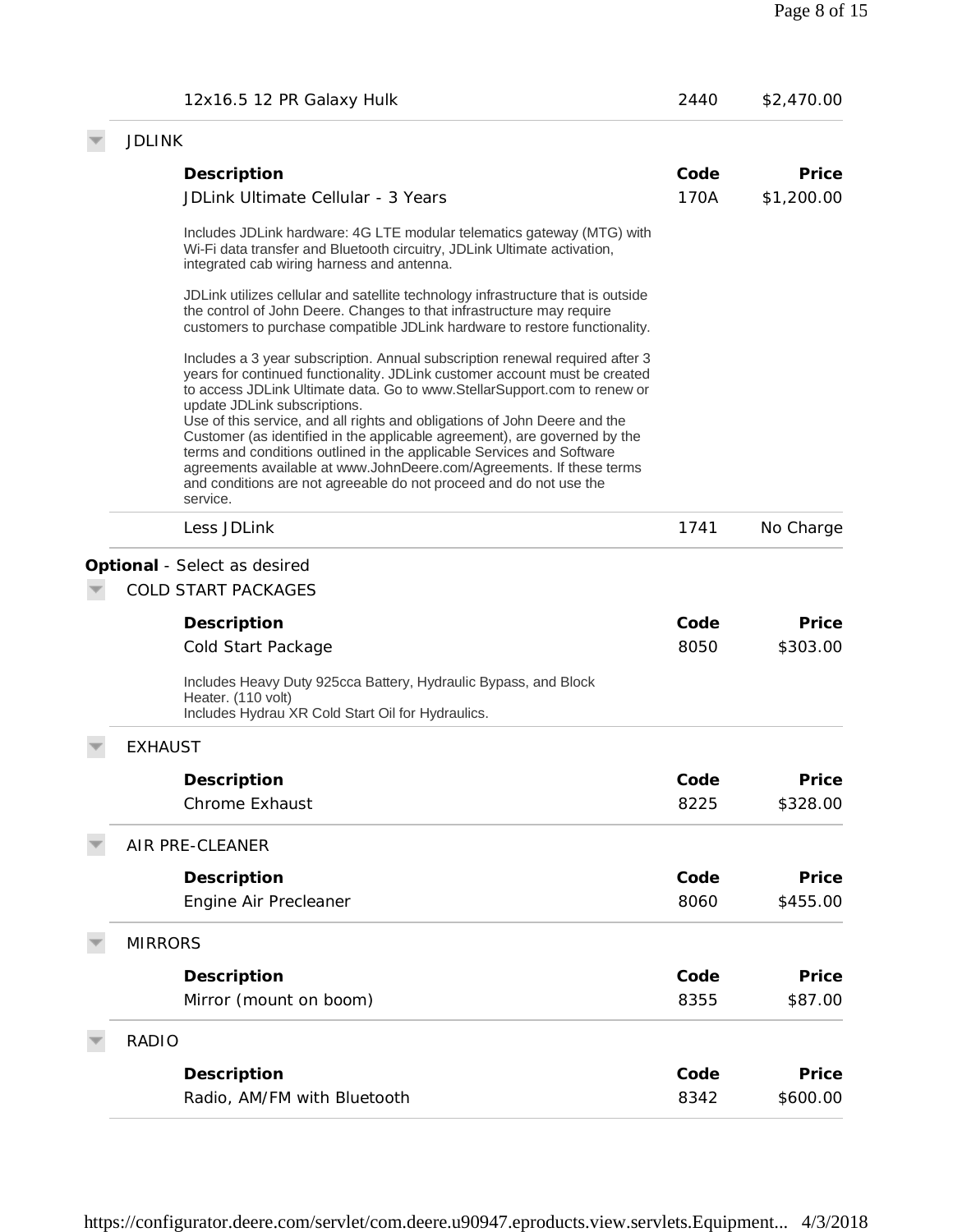| <b>KEYLESS START</b>                                                                        |      |      |          |
|---------------------------------------------------------------------------------------------|------|------|----------|
| Description                                                                                 |      | Code | Price    |
| Keyless Start (Sealed Switch Module)                                                        |      | 8395 | \$399.00 |
| Includes: programmable machine security code system                                         |      |      |          |
| <b>FLOOR MAT</b>                                                                            |      |      |          |
| Description                                                                                 |      | Code | Price    |
| Foot Rest with Floormat                                                                     |      | 8380 | \$144.00 |
| For use with E-H (ISO Pattern) Joystick Controls (0950).                                    |      |      |          |
| <b>REAR CAMERA</b>                                                                          |      |      |          |
| Description                                                                                 |      | Code | Price    |
| Rear View Camera                                                                            |      | 8042 | \$850.00 |
| Includes 5" LCD monitor.                                                                    |      |      |          |
| COUNTERWEIGHT                                                                               |      |      |          |
| Description                                                                                 |      | Code | Price    |
| Counterweight, Stackable (Second Set)                                                       |      | 8305 | \$349.00 |
| Includes 2 - 86 lb weights (39 Kg)                                                          |      |      |          |
| Counterweight, Stackable (Third Set)                                                        |      | 8310 | \$349.00 |
| Includes 2 - 86 lb weights (39 Kg)<br>Requires Counterweight, Stackable (Second Set) (8305) |      |      |          |
| <b>EXPORT CODES</b>                                                                         |      |      |          |
| Description                                                                                 | Code |      | Price    |
| <b>GRILLE</b>                                                                               |      |      |          |
| Description                                                                                 |      | Code | Price    |
| <b>HD Rear Grille</b>                                                                       |      | 8370 | \$486.00 |
| Provides protection to cooling package.                                                     |      |      |          |
| <b>BATTERIES</b>                                                                            |      |      |          |
| Description                                                                                 |      | Code | Price    |
| Battery, Heavy Duty, 925cca                                                                 |      | 8045 | \$55.00  |
| Not for use with Cold Start Package (8050).                                                 |      |      |          |
| <b>WARNING LIGHTS</b>                                                                       |      |      |          |
| Description                                                                                 |      | Code | Price    |
| <b>Hazard Warning Lights</b>                                                                |      | 8075 | \$159.00 |
|                                                                                             |      |      |          |

 $\overline{\mathbf{v}}$ BUCKETS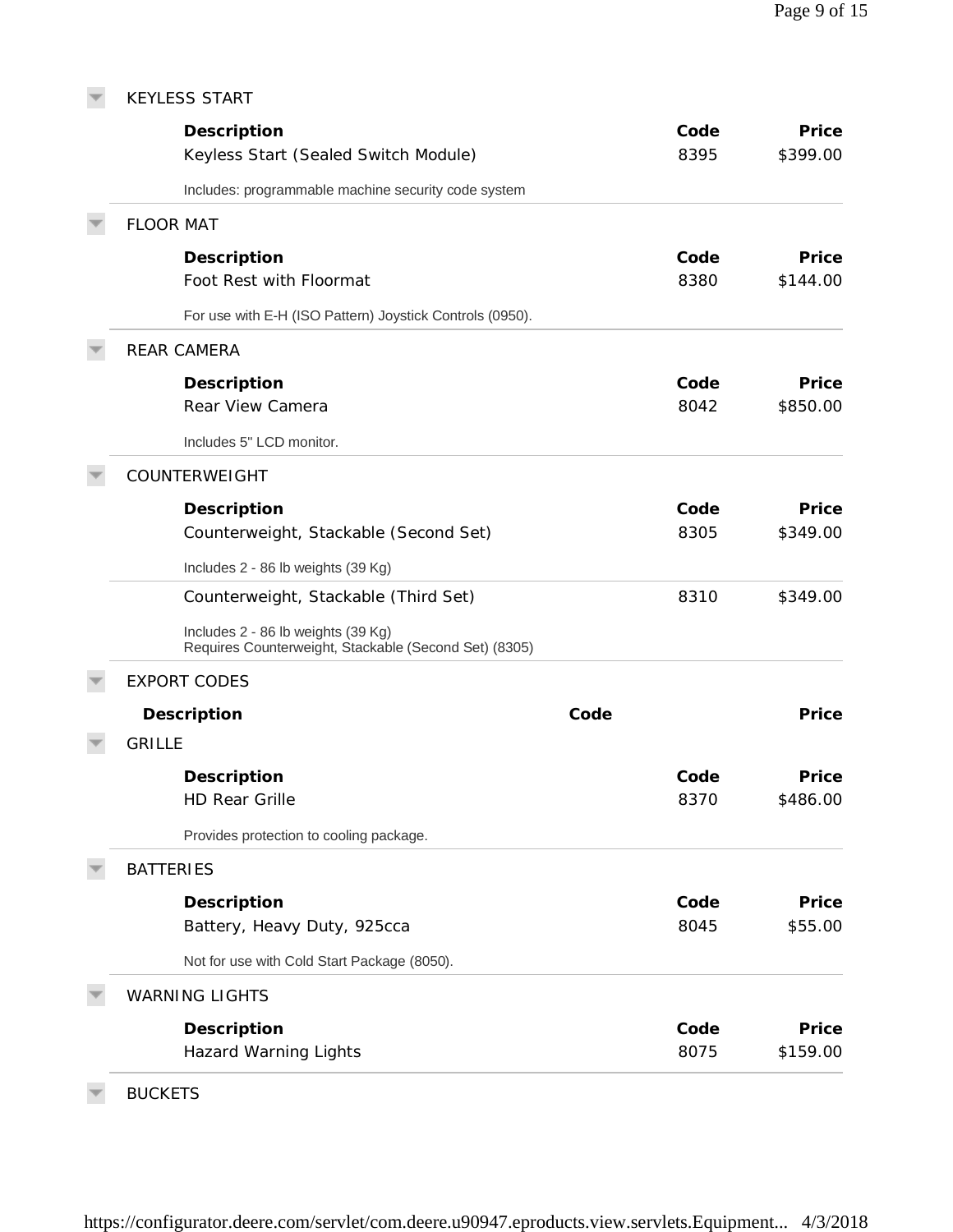See Attachments for Multi-Purpose Buckets

| Description                                                            | Code | Price      |
|------------------------------------------------------------------------|------|------------|
| 66 in. Construction Bucket (16.2 cu. ft.)                              | 9031 | \$997.00   |
| 66 in. Construction Bucket (16.2 cu. ft.) with Edge                    | 9032 | \$1,139.00 |
| 66 in. Dirt Bucket (14.5 cu. ft.)                                      | 9033 | \$870.00   |
| 66 in. Dirt Bucket (14.5 cu. ft.) with Edge                            | 9034 | \$1,082.00 |
| 66 in. Dirt Bucket (14.5 cu. ft.) with Teeth                           | 9035 | \$1,048.00 |
| 66 in. Tooth Bucket (16.2 cu. ft.)                                     | 9200 | \$1,099.00 |
| 66 in. Utility Bucket (20.6 cu. ft.)                                   | 9310 | \$963.00   |
| 66 in. Utility Bucket (20.6 cu. ft.) with Edge                         | 9311 | \$1,128.00 |
| 66 in. Grading Heel Bucket (15.4 cu. Ft)                               | 9028 | \$970.00   |
| 66 in. Grading Heel Bucket (15.4 cu. Ft) with Teeth                    | 9030 | \$1,170.00 |
| 72 in. Construction Bucket (17.8 cu. ft.)                              | 9040 | \$1,030.00 |
| 72 in. Construction Bucket (17.8 cu. ft.) with Edge                    | 9041 | \$1,231.00 |
| 72 in. Tooth Bucket (17.8 cu. ft.)                                     | 9210 | \$1,231.00 |
| 72 in. Utility Bucket (22.6 cu. ft.)                                   | 9320 | \$1,065.00 |
| 72 in. Utility Bucket (22.6 cu. ft.) with Edge                         | 9321 | \$1,252.00 |
| 78 in. HD Construction Bucket (19.4 cu. ft.)                           | 9051 | \$1,149.00 |
| 78 in. HD Construction Bucket (19.4 cu. ft.) with Edge                 | 9052 | \$1,339.00 |
| 78 in. HD Tooth Bucket (19.4 cu. ft.)                                  | 9221 | \$1,353.00 |
| 78 in. HD Utility Bucket (24.5 cu. ft.)                                | 9330 | \$1,138.00 |
| 78 in. HD Utility Bucket (24.5 cu. ft.) with Edge                      | 9331 | \$1,339.00 |
| 72 IN. GRADING HEEL BUCKET (16.8 cu. ft.)                              | 9125 | \$1,120.00 |
| 72 IN. GRADING HEEL BUCKET (16.8 cu. ft.) WITH TEETH                   | 9127 | \$1,370.00 |
| 78 IN. HD GRADING HEEL BUCKET (18.2 cu. Ft.)                           | 9325 | \$1,290.00 |
| 78 IN. HD GRADING HEEL BUCKET (18.2 cu. Ft.) WITH<br><b>TEETH</b>      | 9327 | \$1,565.00 |
| 66 IN. CONSTRUCTION BUCKET (16.2 CU. FT.) WITH<br>SERRATED EDGE        | 9036 | \$1,300.00 |
| 72 IN. CONSTRUCTION BUCKET (17.8 CU. FT.) WITH<br><b>SERRATED EDGE</b> | 9322 | \$1,400.00 |
| 78 IN. HD CONSTRUCTION BUCKET (19.4 CU. FT.) WITH                      | 9332 | \$1,600.00 |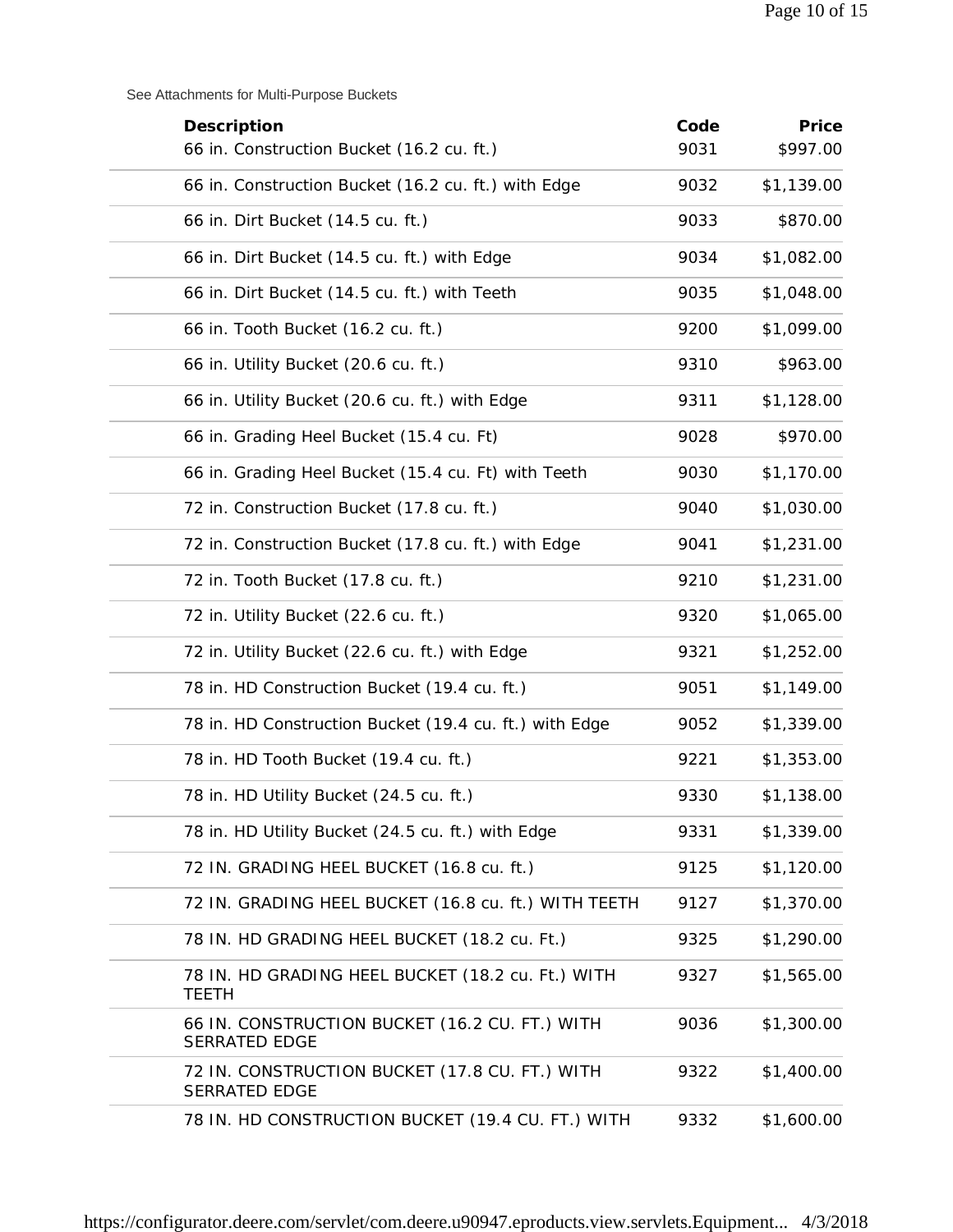### SERRATED EDGE

#### RUST PROTECTION

| Description                                                                    | Code | Price    |
|--------------------------------------------------------------------------------|------|----------|
| Rust Preventative                                                              | 9909 | \$160.00 |
| Coating protects exposed unpainted surfaces from road salt during<br>shipment. |      |          |
| Applied at PSL.                                                                |      |          |
| Not for use with export shipments as export pricing includes rust prevention.  |      |          |

# DEALER-INSTALLED KITS **Description Code Price BUCKETS** 78 in. HD Construction Bucket (19.4 cu. ft.) with Edge AT322310 \$1,339.00 78 in. HD Tooth Bucket (19.4 cu. ft.) AT321180 \$1,353.00 78 in. HD Utility Bucket (24.5 cu. ft.) KV22802 \$1,138.00 78 in. HD Utility Bucket (24.5 cu. ft.) with Edge  $\sim$  KV24757 \$1,339.00 **Buckets** 66 IN. CONSTRUCTION BUCKET (16.2 CU. FT.) WITH SERRATED EDGE BYT10855 \$1,300.00 66 in. Construction Bucket (16.2 cu. ft.) KV11630 \$997.00 66 in. Construction Bucket (16.2 cu. ft.) with Edge KV24751 \$1,139.00 66 in. Dirt Bucket (14.5 cu. ft.) AT354876 \$870.00 66 in. Dirt Bucket (14.5 cu. ft.) with Edge  $AT354874$  \$1,082.00 66 in. Dirt Bucket (14.5 cu. ft.) with Teeth AT354880 \$1,048.00 66 in. Foundry Bucket (14.6 cu. ft.) KV11636 \$889.00 66 in. Grading Heel Bucket (15.4 cu. ft.) AT440989 \$970.00 66 in. Grading Heel Bucket (15.4 cu. ft.) with Teeth AT441048 \$1,170.00 66 in. Tooth Bucket (16.2 cu. ft.) KV12311 \$1,099.00 66 in. Utility Bucket (20.6 cu. ft.)  $\qquad \qquad$  KV22801  $\qquad$  \$963.00 66 in. Utility Bucket (20.6 cu. ft.) with Edge KV24755 \$1,128.00 72 IN. CONSTRUCTION BUCKET (17.8 CU. FT.) WITH SERRATED EDGE BYT10854 \$1,400.00 72 IN. GRADING HEEL BUCKET (16.8 cu. ft.) BYT10086 \$1,120.00 72 IN. GRADING HEEL BUCKET (16.8 cu. ft.) WITH TEETH BYT10151 \$1,370.00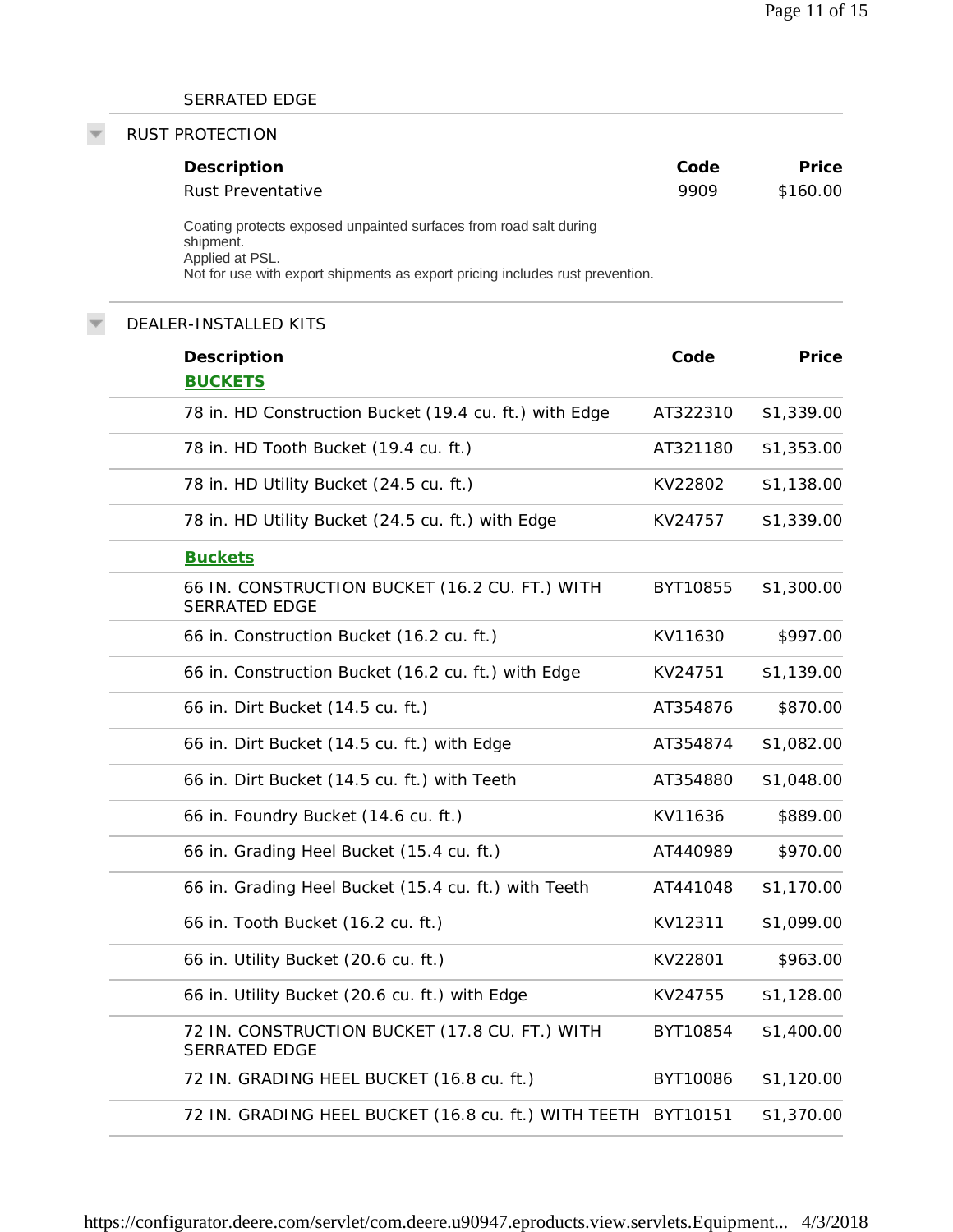| 72 in. Construction Bucket (17.8 cu. ft.)                                                 | AT319177 | \$1,030.00 |
|-------------------------------------------------------------------------------------------|----------|------------|
| 72 in. Construction Bucket (17.8 cu. ft.) with Edge                                       | AT322309 | \$1,231.00 |
| 72 in. Foundry Bucket (16.0 cu. ft.)                                                      | KV11637  | \$956.00   |
| 72 in. Tooth Bucket (17.8 cu. ft.)                                                        | AT321177 | \$1,231.00 |
| 72 in. Utility Bucket (22.6 cu. ft.)                                                      | KV21474  | \$1,065.00 |
| 72 in. Utility Bucket (22.6 cu. ft.) with Edge                                            | KV24756  | \$1,252.00 |
| 78 IN. HD CONSTRUCTION BUCKET (19.4 CU. FT.) WITH<br><b>SERRATED EDGE</b>                 | BYT10853 | \$1,600.00 |
| 78 IN. HD GRADING HEEL BUCKET (18.2 cu. Ft.)                                              | BYT10191 | \$1,290.00 |
| 78 IN. HD GRADING HEEL BUCKET (18.2 cu. Ft.) WITH<br><b>TEETH</b>                         | BYT10328 | \$1,565.00 |
| 78 in. HD Construction Bucket (19.4 cu. ft.)                                              | AT319180 | \$1,149.00 |
| Kits & Accessories                                                                        |          |            |
| Boom Mounted Hose Guide Kit                                                               | AT436025 | \$102.00   |
| [E-series]<br>[G-series: 320G - 333G]                                                     |          |            |
| <b>Kits and Accessories</b>                                                               |          |            |
| 12 Volt Demonstration Kit                                                                 | KV21995  | \$314.00   |
| 3-pin connector                                                                           |          |            |
| <b>Attachment Control</b>                                                                 | BYT10647 | \$685.00   |
| Backhoe Attachment Mounting Kit                                                           | BYT10313 | \$282.00   |
| Beacon Warning Light                                                                      | BYT10048 | \$320.00   |
| <b>Block Heater Kit</b>                                                                   | AT427686 | \$112.00   |
| Bobcat Attachment Harness Adapter Kit                                                     | BYT10661 | \$344.00   |
| Must have the 14 pin attachment connector already installed.                              |          |            |
| <b>Boom Mounted Mirrors</b>                                                               | BYT10168 | \$75.00    |
| Counterweight, Stackable (Single Set)                                                     | AT348835 | \$356.00   |
| Includes 2 - 86 lb weights (39 Kg)                                                        |          |            |
| Deluxe Light Package                                                                      | BYT10648 | \$900.00   |
| Includes 2 additional side lights and LED light bulbs for all exterior<br>machine lights. |          |            |
| EH Joystick Performance Package                                                           | BYT10454 | \$593.00   |
| Engine Air Pre-Cleaner Kit                                                                | AT425357 | \$457.00   |
|                                                                                           |          |            |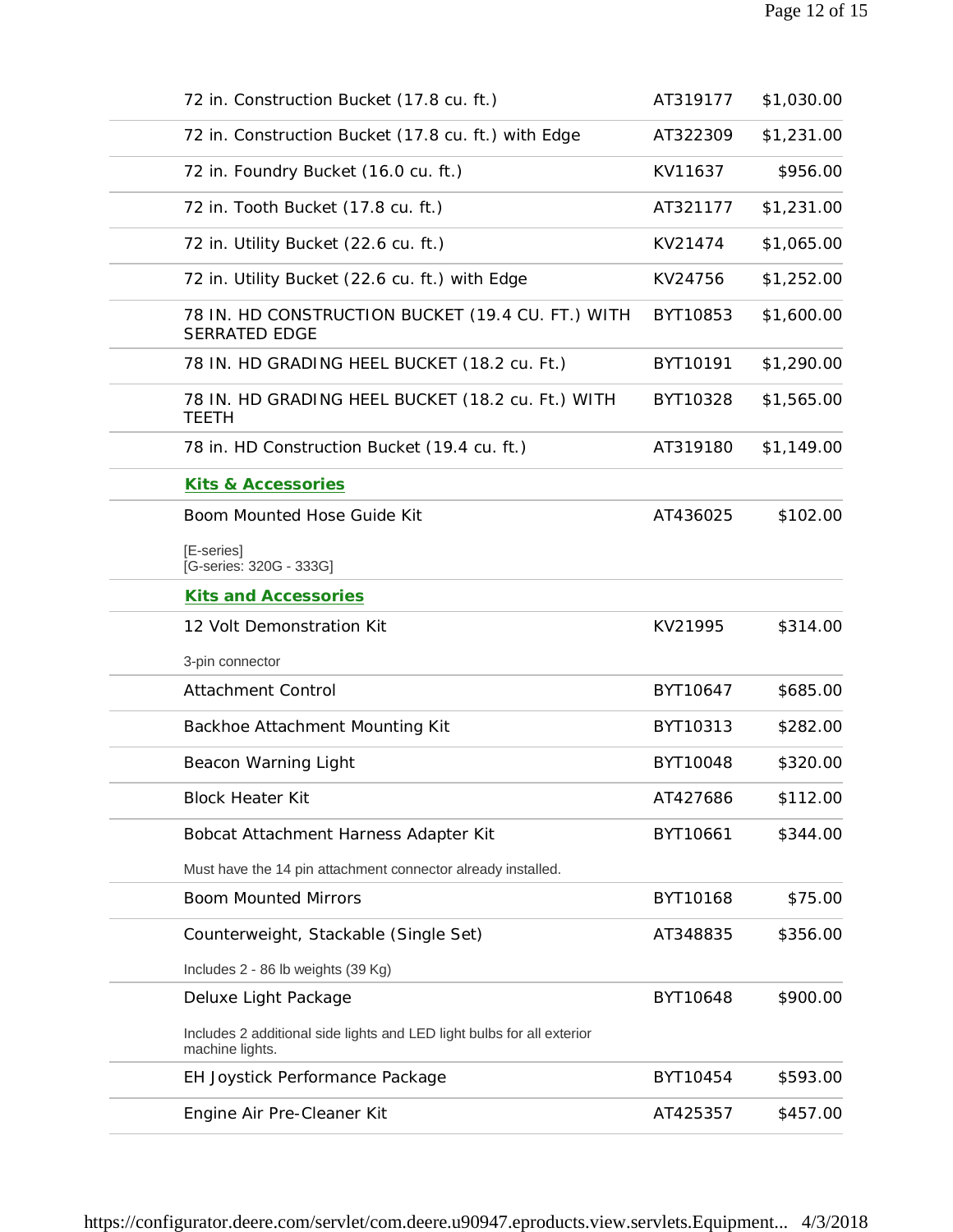| Field Kit, Reversing Fan                                                               | BYT10356 | \$834.00          |
|----------------------------------------------------------------------------------------|----------|-------------------|
| Kit is compatible with G series models (320G, 324G, 325G, 330G, 331G,<br>332G & 333G). |          |                   |
| Fluid Sampling Field Kit                                                               | BYT10641 | \$155.00          |
| Foot Throttle Removal Kit                                                              | AT374642 | \$52.00           |
| <b>HD Rear Grille</b>                                                                  | BYT10058 | \$593.00          |
| Provides protection to cooling package.                                                |          |                   |
| <b>Hazard Warning Lights</b>                                                           | AT431921 | \$127.00          |
| Hydraulic Quick Coupler Adapter Kit                                                    | AT428072 | \$325.00          |
| Adapts Highflow Machine Aux Couplers to Operate Low Flow Attachment.                   |          |                   |
| Joystick Pod Mounted Throttle                                                          | AT419446 | \$152.00          |
| Radio Field Kit                                                                        | BYT10062 | \$510.00          |
| Radio, AM/FM with Aux Input and Bluetooth                                              | BYT10042 | \$575.00          |
| Streaming Bluetooth, no Hands-Free.                                                    |          |                   |
| Rear View Camera                                                                       | BYT10651 | \$850.00          |
| Includes 5" LCD monitor.                                                               |          |                   |
| Remote Control Field Kit                                                               | BYT10646 | \$16,000.00       |
| SMV Sign                                                                               | BYT10680 | \$77.00           |
| <b>SSM</b>                                                                             | BYT10650 | \$179.00          |
| Severe Duty Door                                                                       | BYT10226 | \$3,076.00        |
| Severe Duty Door Hardware Kit                                                          | BYT10085 | \$170.00          |
| Single Point Support Kit                                                               | BYT10843 | \$2,824.00        |
| <b>Standard Door</b>                                                                   | BYT10227 | \$1,030.00        |
| <b>Miscellaneous</b>                                                                   |          |                   |
| 66 in. Bolt-On Cutting Edge                                                            | U16748   | <b>View Price</b> |
| Requires Seven Grade 8 Plow Bolts and Nuts (PB750225)                                  |          |                   |
| 72 in. Bolt-On Cutting Edge                                                            | T32742   | <b>View Price</b> |
| Operator Environment                                                                   |          |                   |
| Trim Elbow Pad Field Kit                                                               | AT417600 | \$28.00           |
| <b>Tooth Bars</b>                                                                      |          |                   |
| 66 in. Tooth Bar - 7 Teeth                                                             | KV12294  | \$475.00          |
| 66 in. Tooth Bar for BOCE - 6 Teeth                                                    | AT347126 | \$714.00          |
|                                                                                        |          |                   |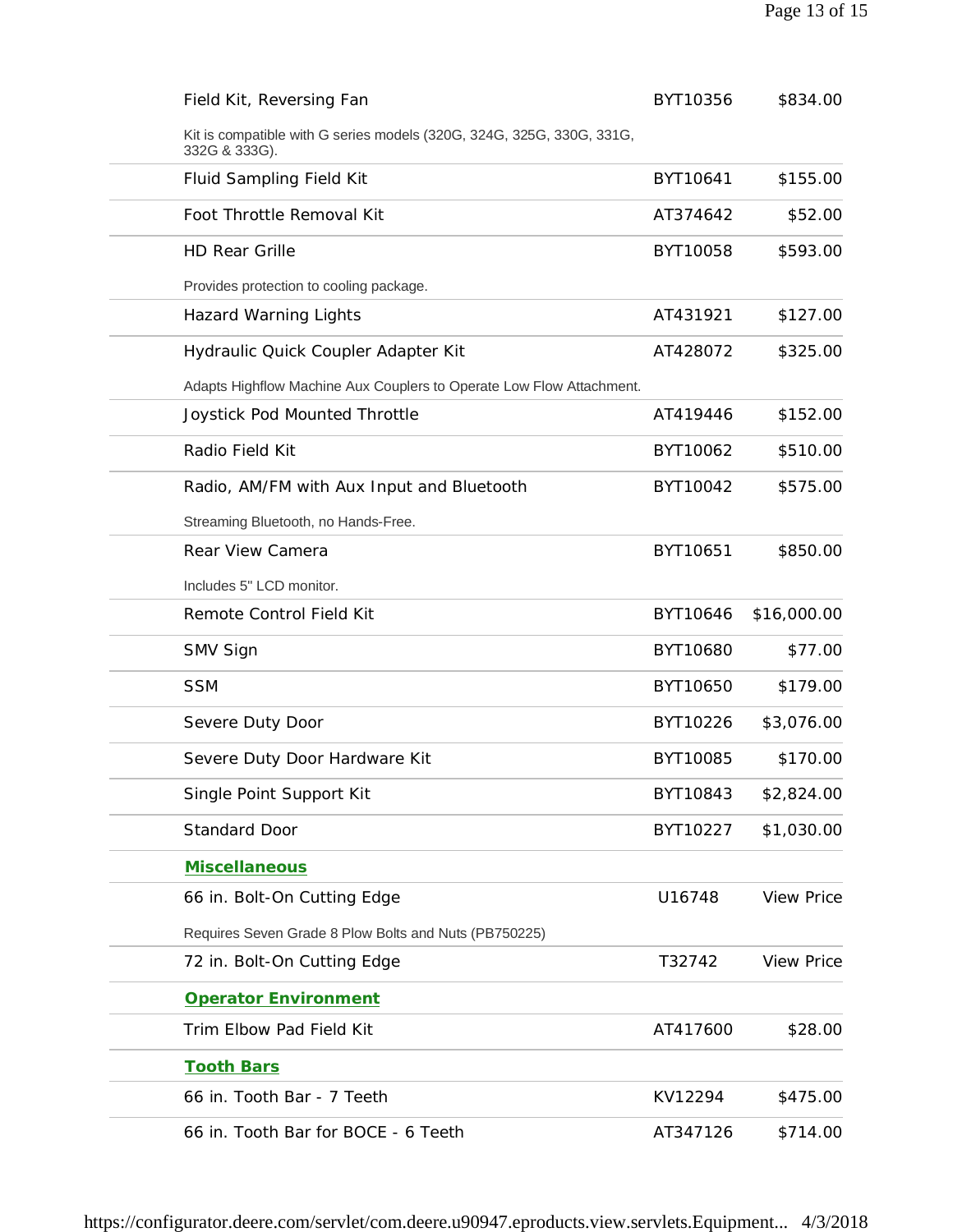| 72 in. Tooth Bar - 7 Teeth                                                                                                                                                                                                                                                                                                                                                                                                                                                              | KV11598  | \$510.00   |
|-----------------------------------------------------------------------------------------------------------------------------------------------------------------------------------------------------------------------------------------------------------------------------------------------------------------------------------------------------------------------------------------------------------------------------------------------------------------------------------------|----------|------------|
| 72 in. Tooth Bar for BOCE - 8 Teeth                                                                                                                                                                                                                                                                                                                                                                                                                                                     | AT347128 | \$733.00   |
| <b>Wheels and Tires, Four</b>                                                                                                                                                                                                                                                                                                                                                                                                                                                           |          |            |
| 12x16.5 10 PR Titan HD2000-III                                                                                                                                                                                                                                                                                                                                                                                                                                                          | KV14674  | \$1,817.00 |
| Wheels and Tires, Single (Left Hand Only)                                                                                                                                                                                                                                                                                                                                                                                                                                               |          |            |
| 10x16.5 10 PR Galaxy "Beefy Baby III" HD                                                                                                                                                                                                                                                                                                                                                                                                                                                | AT466910 | \$371.00   |
| For 63 In. machine width                                                                                                                                                                                                                                                                                                                                                                                                                                                                |          |            |
| 12x16.5 12PR Galaxy Hulk, Left                                                                                                                                                                                                                                                                                                                                                                                                                                                          | AT446726 | \$598.00   |
| Wheels and Tires, Single (Right Hand Only)                                                                                                                                                                                                                                                                                                                                                                                                                                              |          |            |
| 10x16.5 10 PR Galaxy "Beefy Baby III" HD                                                                                                                                                                                                                                                                                                                                                                                                                                                | AT466913 | \$396.00   |
| For 60 In. machine width                                                                                                                                                                                                                                                                                                                                                                                                                                                                |          |            |
| 12x16.5 10 PR Titan HD2000-III                                                                                                                                                                                                                                                                                                                                                                                                                                                          | KV23689  | \$468.00   |
| 12x16.5 12PR Galaxy Hulk, Right                                                                                                                                                                                                                                                                                                                                                                                                                                                         | AT446727 | \$598.00   |
| Description<br>G.R.Mfg.<br>G.R. Manufacturing, Inc. * Kits listed below must be ordered through John<br>Deere. * F.O.B. Trussville, Alabama * All kits include installation<br>instructions * All warranty, repair parts, technical support and assistance,<br>and sales support and assistance will be the responsibility of G.R.<br>Manufacturing, Inc., and will be handled directly between the Dealer and<br>G.R. Manufacturing, Inc. G.R. Manufacturing, Inc. 4800 Commerce Drive | Code     | Price      |
| Trussville, Alabama 35173 Phone: (800)841-8001 Fax: (205)655-8005<br>Auxiliary Hydraulic Line Quick Coupler                                                                                                                                                                                                                                                                                                                                                                             | AT437326 | \$180.00   |
| Bottom Covers & Reinforcement Plates                                                                                                                                                                                                                                                                                                                                                                                                                                                    | BYT10945 | \$346.00   |
|                                                                                                                                                                                                                                                                                                                                                                                                                                                                                         |          |            |
| <b>Bucket Cylinder Rod Guard</b>                                                                                                                                                                                                                                                                                                                                                                                                                                                        | BYT10947 | \$376.00   |
| Bumper, Rear w/o Deflectors                                                                                                                                                                                                                                                                                                                                                                                                                                                             | BYT10943 | \$1,356.00 |
| Guard, Cab Roof Debris                                                                                                                                                                                                                                                                                                                                                                                                                                                                  | BYT10263 | \$121.00   |
| Level II FOPS Plate                                                                                                                                                                                                                                                                                                                                                                                                                                                                     | AT445276 | \$602.00   |
| Required to meet ISO 8083 Level 2 Forestry Applications<br>For use on D, E and G Series.                                                                                                                                                                                                                                                                                                                                                                                                |          |            |
| Lift Cylinder Hose Guards                                                                                                                                                                                                                                                                                                                                                                                                                                                               | BYT10948 | \$380.00   |
| Light Guard Kit                                                                                                                                                                                                                                                                                                                                                                                                                                                                         | BYT10946 | \$248.00   |
|                                                                                                                                                                                                                                                                                                                                                                                                                                                                                         |          |            |